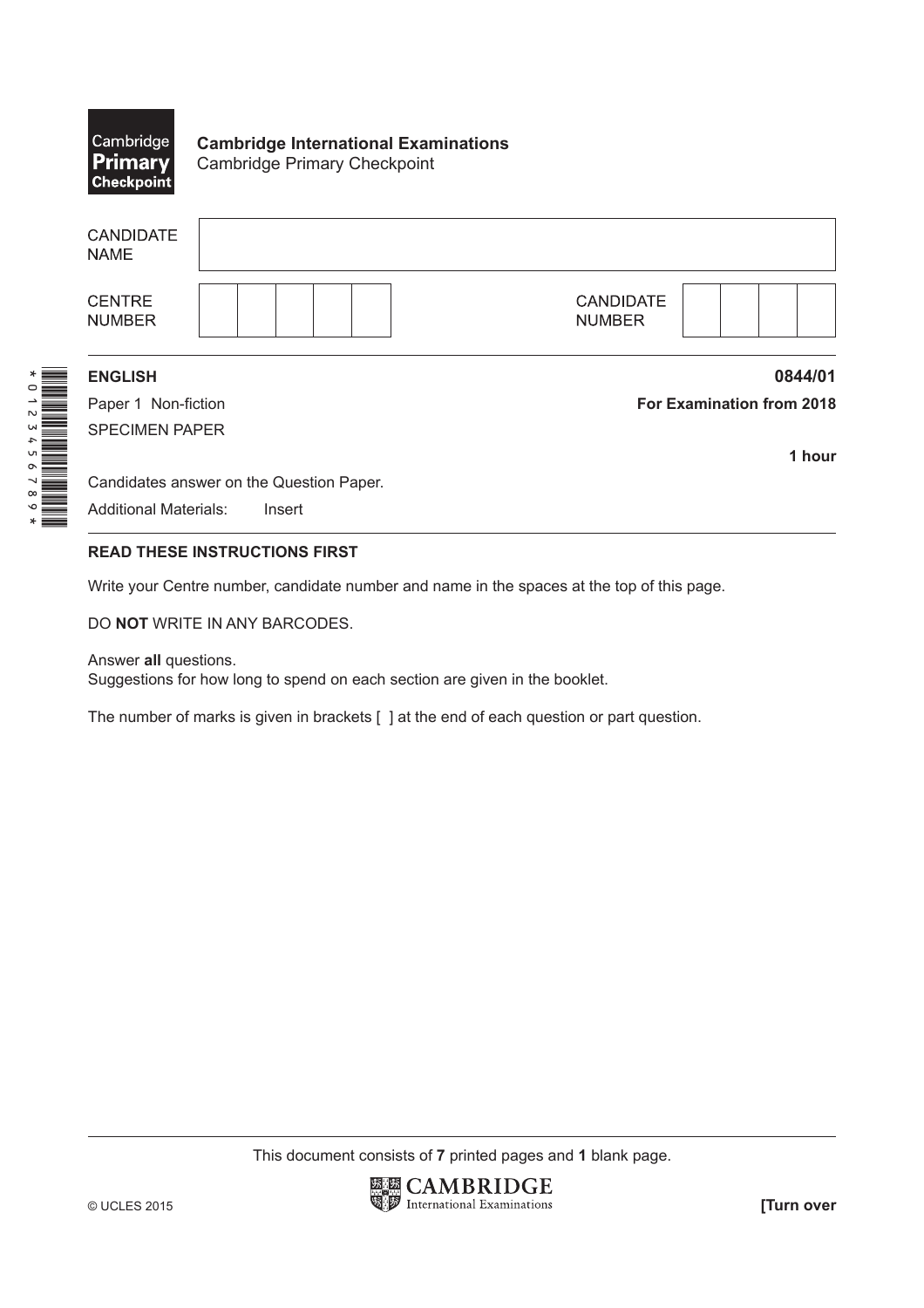# **Section A: Reading**

*Spend 30 minutes on this section.*

Read **Text A**, in the Insert, and answer questions 1–8.

**1** Name **one** thing that affects the taste of cacao beans.

 .................................................................................................................................. ............................................................................................................................. [1]

**2** 'This ensures the flavour of the chocolate is **consistent over time**.' (lines 8–9) Explain in your own words what 'consistent over time' means.

 .................................................................................................................................. ............................................................................................................................. [1]

**3** Number these processes from the text to show the correct order.

The first process has been numbered for you.



**4** Give **one** word from the text to describe how chocolate liquor tastes.

 ............................................................................................................................. [1] **5** Name **two** ingredients that are added to chocolate liquor to make it taste better. • ................................................................................................................................

| © UCLES 2015 | 0.844/01/3P/16 |  |
|--------------|----------------|--|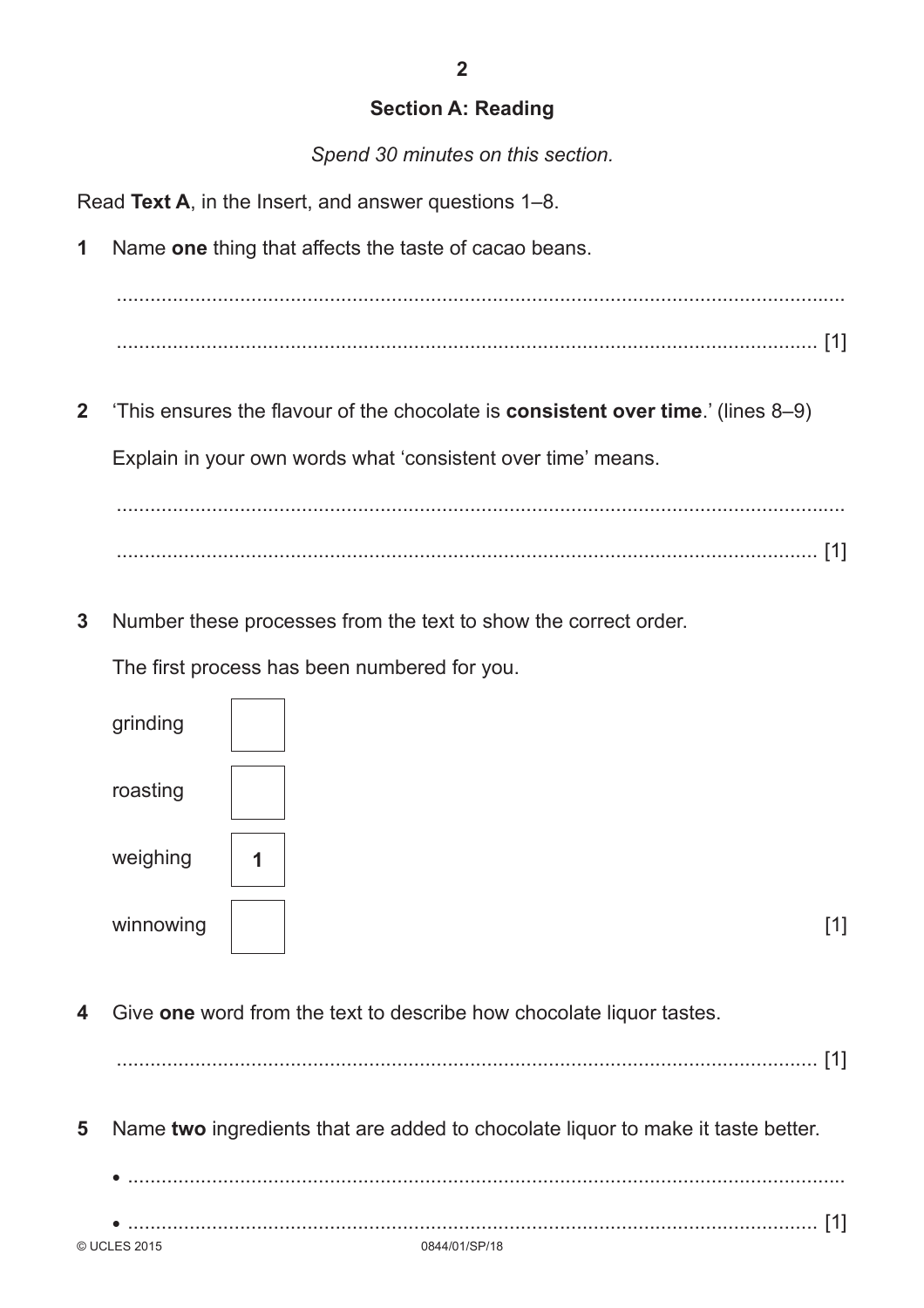| 6 Why is 'conching' important? |
|--------------------------------|
|                                |
|                                |

 $\overline{3}$ 

(a) Tick  $(\checkmark)$  two boxes to show phrases which use the passive form of a verb.  $\overline{7}$ 



(b) Why is the passive form of the verb often used in Text A?

(a) Give three connectives used to show time in the text. 8

(b) Explain why connectives are used to show time in the text.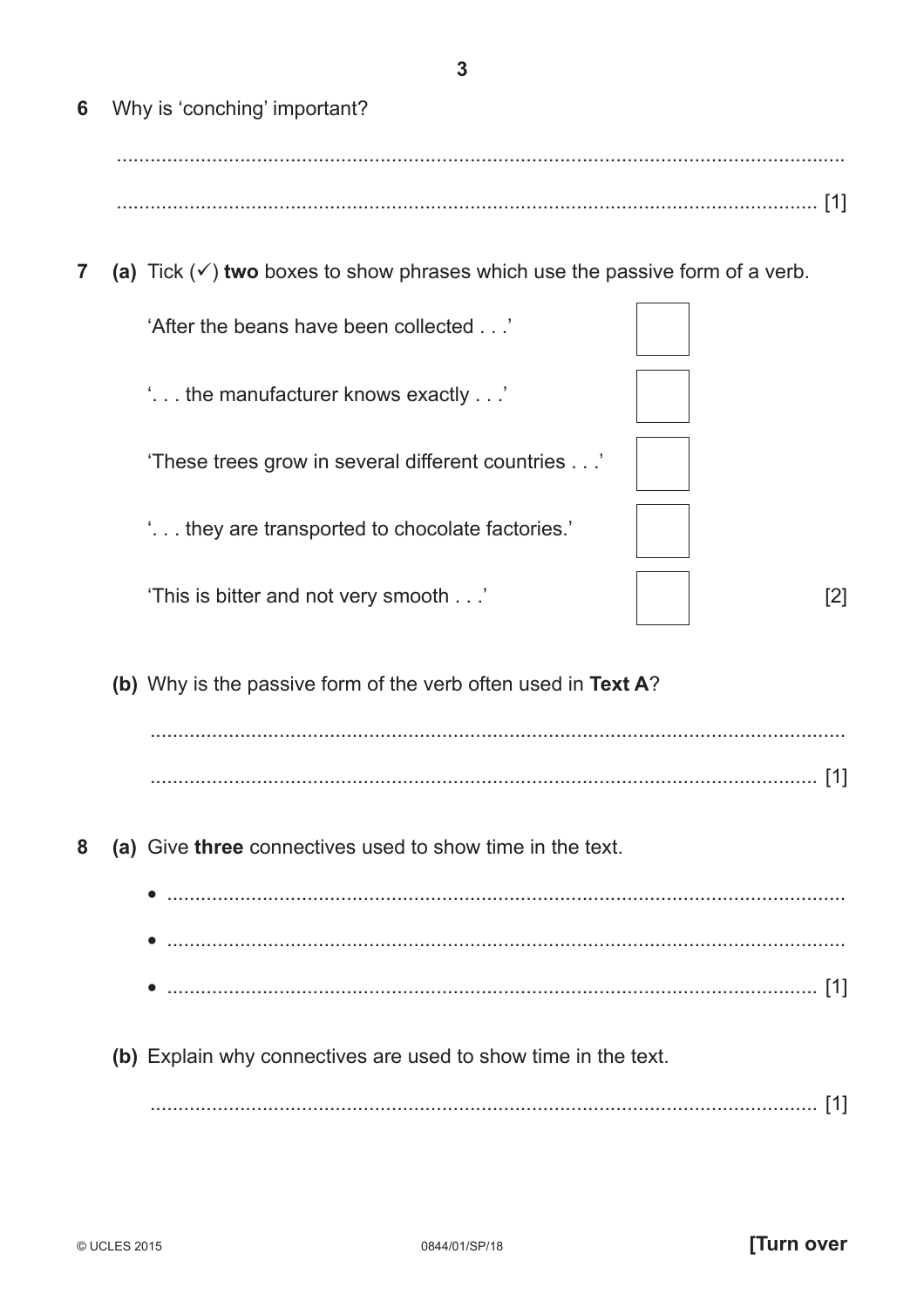# **Text B** Read **Text B**, in the Insert, and answer questions 9–16. **9** What are the people who teach chocolate-making at the parties called? ............................................................................................................................. [1] **10 (a)** Name **one** of the chocolate sweets you can make during the party. ....................................................................................................................... [1]  **(b)** Name **one** of the products you can use to decorate your chocolate sweets. ....................................................................................................................... [1] **11** Look at the phrase 'time will just fly' (line 12).  **(a)** What technique is 'time will just fly' an example of? ....................................................................................................................... [1]  **(b)** Suggest **one** reason why time will fly. ....................................................................................................................... [1] **12** Look at the phrase '. . . you and your friends will take away party bags **crammed** with your own, delicious, handmade treats' (lines 13–14). What does the word 'crammed' suggest about the bags? ............................................................................................................................. [1] **13** Give **two** examples of alliteration from the text. • ................................................................................................................................ • ........................................................................................................................... [1]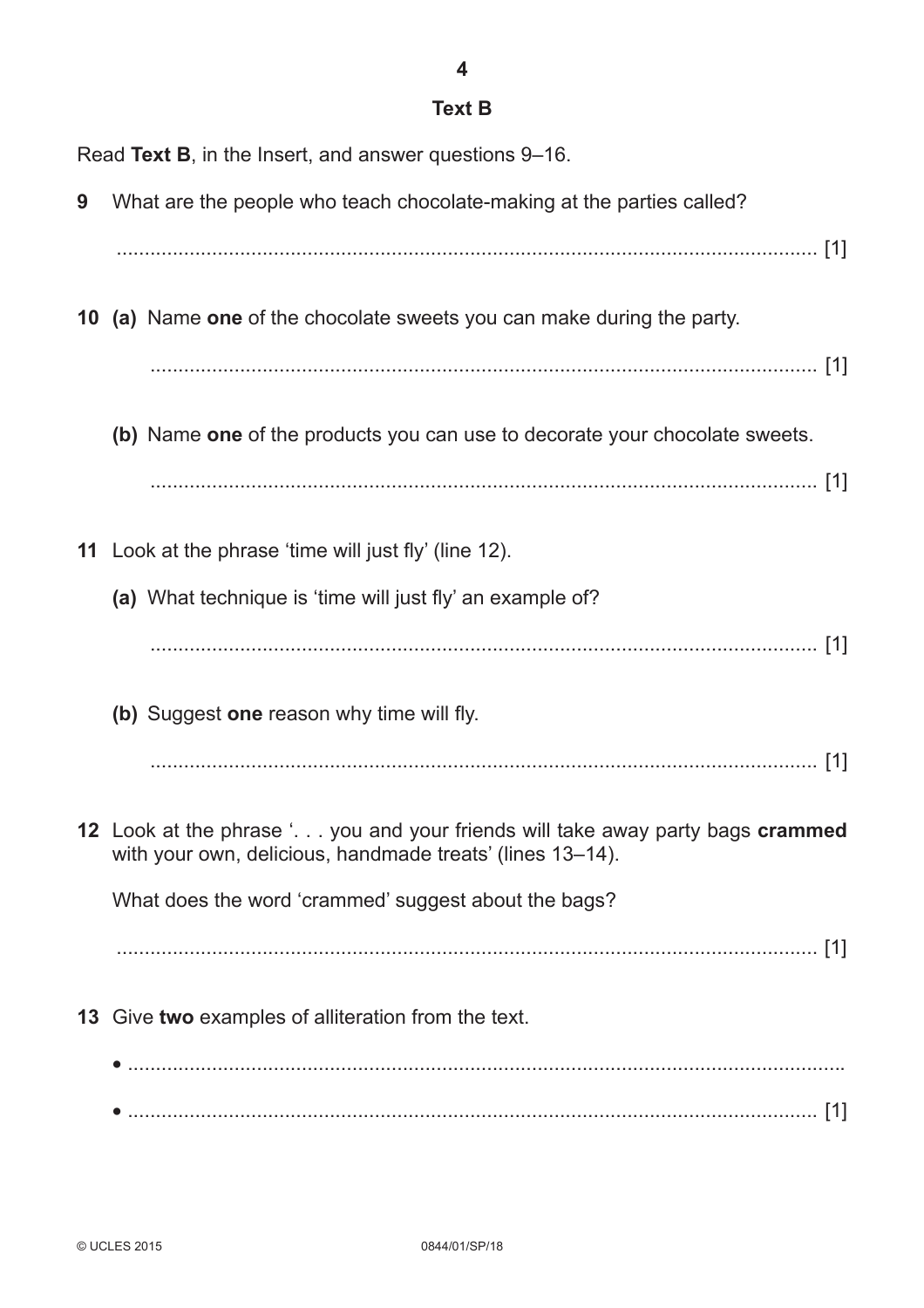5

14 Explain three ways the last paragraph is different from the rest of the text.

Questions 15 and 16 are about Text A and Text B in the Insert.

15 'Finally, we have chocolate!' (Text A, line 25)

'Then come to us!' (Text B, line 2)

Give two ways these short sentences are similar.

16 Text A and Text B have different purposes.

(a) What is the purpose of Text A?

(b) What is the purpose of Text B?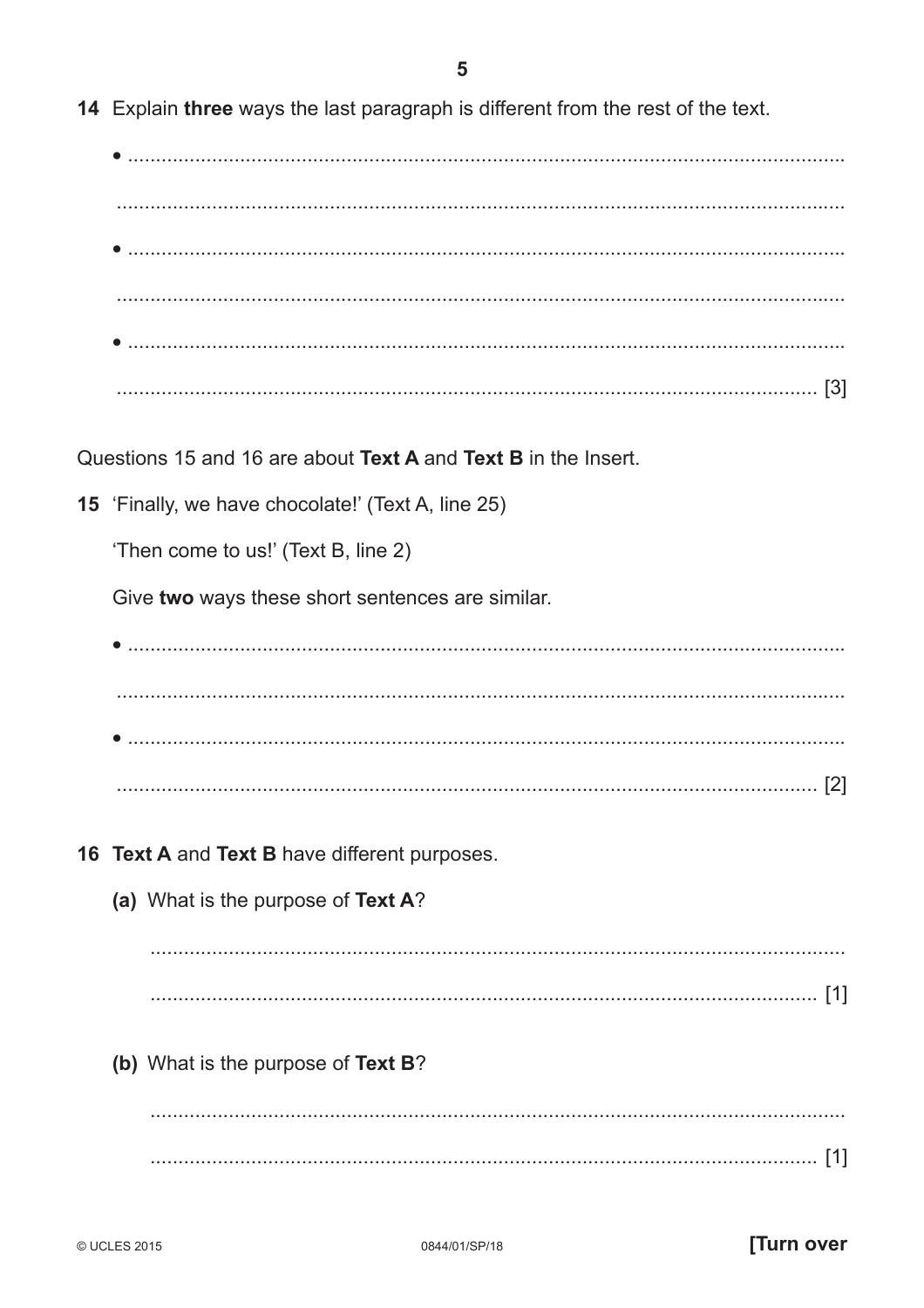## **Section B: Writing**

### *Spend 30 minutes on this section*

**17** Write a newspaper report for your local newspaper about an incident or event involving chocolate.

It could be about:

- a stolen delivery of chocolate
- a lorry that spills the chocolate it is transporting
- a serious shortage of chocolate
- something that has made chocolate taste bad
- your own idea.

Remember to use the conventions of a newspaper report, such as a headline, an explanation of what happened, where and when it happened, and comments from relevant people.

You do not need to use columns or include pictures.

Space for your plan:

Write your report on the next page. The same section of the set of the set of the set of the set of the set of the set of the set of the set of the set of the set of the set of the set of the set of the set of the set of t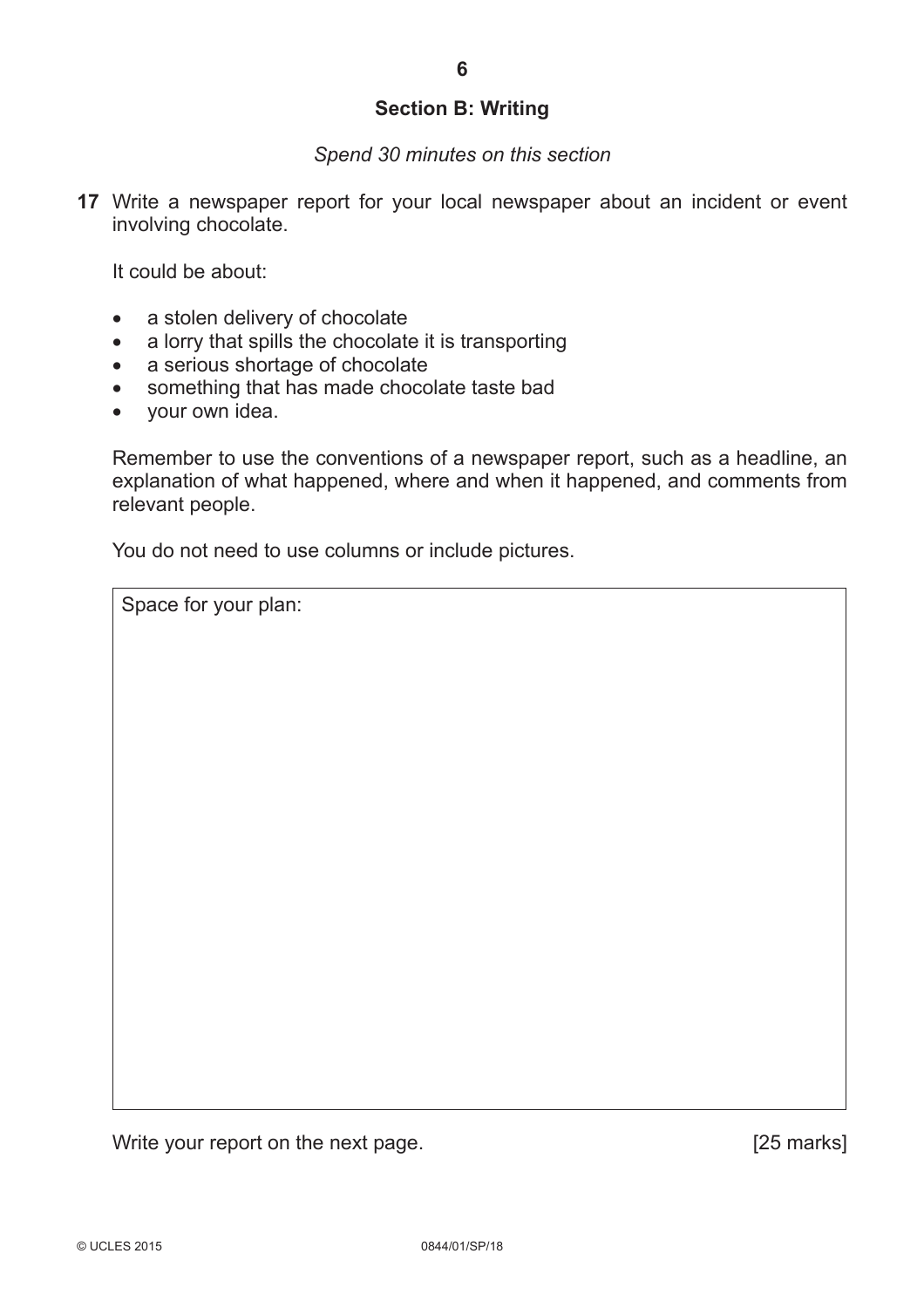$\overline{7}$